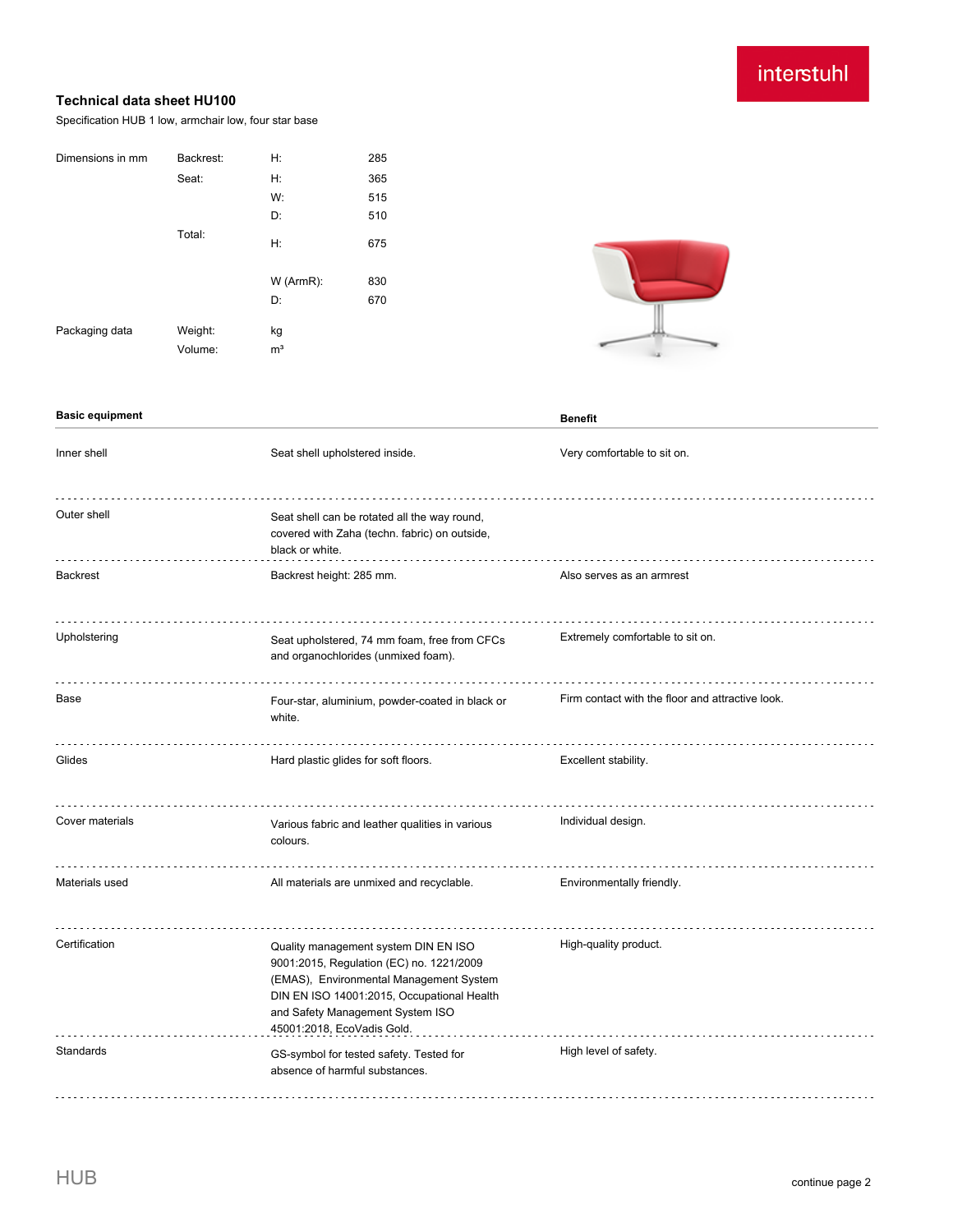## interstuhl

### **Technical data sheet HU100**

Specification HUB 1 low, armchair low, four star base

| Dimensions in mm                                                               | Backrest: | H:                   | 285                                       |                                                     |  |
|--------------------------------------------------------------------------------|-----------|----------------------|-------------------------------------------|-----------------------------------------------------|--|
|                                                                                | Seat:     | H:                   | 365                                       |                                                     |  |
|                                                                                |           | W:                   | 515                                       |                                                     |  |
|                                                                                |           | D:                   | 510                                       |                                                     |  |
|                                                                                | Total:    | H:                   | 675                                       |                                                     |  |
|                                                                                |           | W (ArmR):            | 830                                       |                                                     |  |
|                                                                                |           | D:                   | 670                                       |                                                     |  |
| Packaging data                                                                 | Weight:   | kg                   |                                           |                                                     |  |
|                                                                                | Volume:   | m <sup>3</sup>       |                                           |                                                     |  |
|                                                                                |           |                      |                                           |                                                     |  |
| Warranty and returns                                                           |           | warranty conditions. | 10 year warranty according to our current | Quality guaranteed to last for entire product life. |  |
|                                                                                |           |                      |                                           |                                                     |  |
| Disassembly instructions are available upon request for any interstuhl product |           |                      |                                           |                                                     |  |